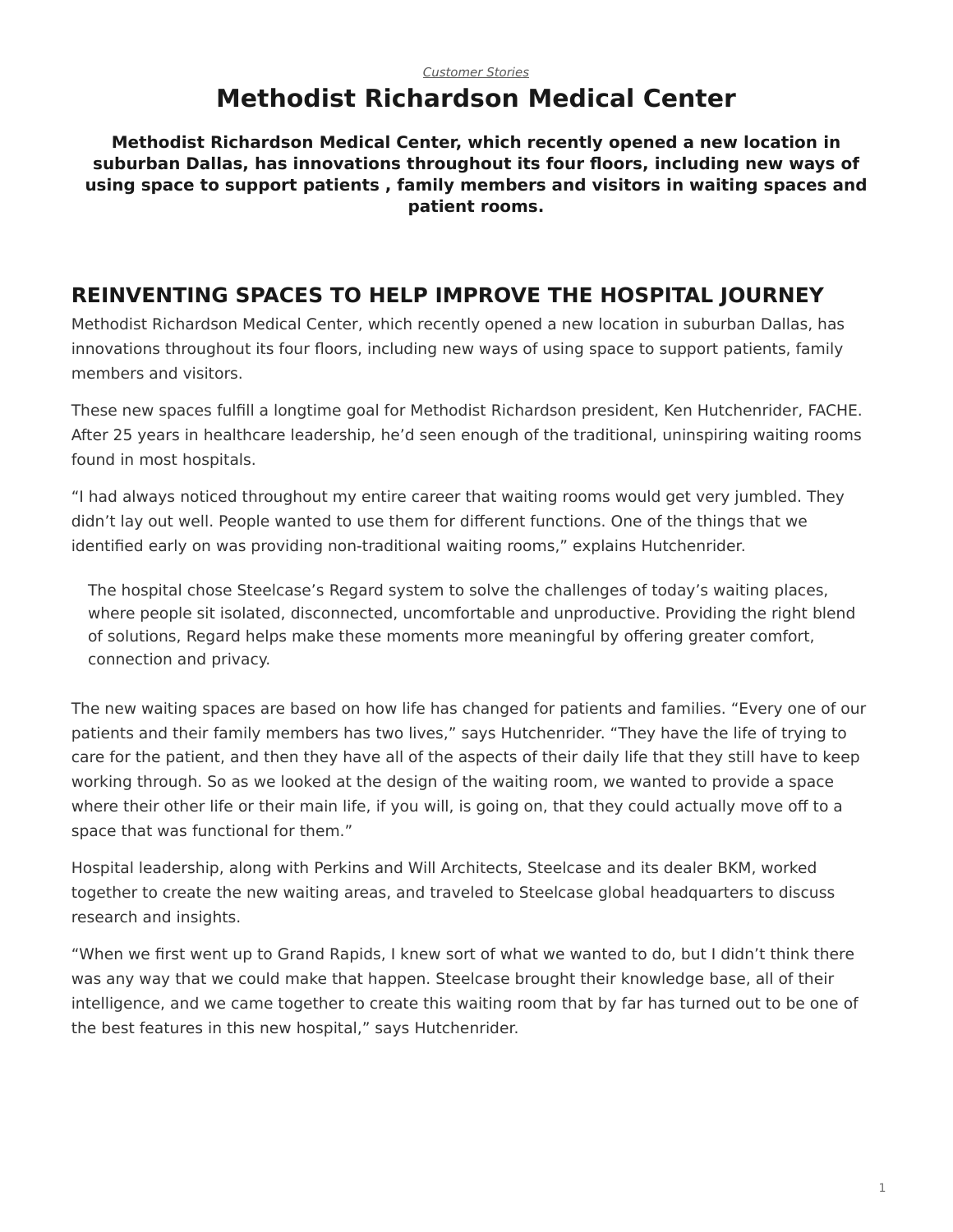The complete planning and design process for the hospital, including building a pilot space to test new hospital spaces, took two years. The result was a new approach to waiting spaces where people can do much more than just wait.

All Methodist Richardson waiting areas are comprised of three zones, each supporting different activities. The first zone offers lounge chairs or a sofa, and a TV. "It's a more traditional zone where people take a quick break," says Hutchenrider.

A second zone includes tables and seating where visitors can use portable technology, meet with others, or bring food from the cafeteria or bistro and dine together. "People can come in, bring their food, sit down as a family and have a family meal," he says

During times of transition, Regard helps everyone make the best use of their valuable time. It fosters connections between people and technology. It provides choice and control over privacy and posture. Regard helps make waiting more productive and enjoyable for patients and their family members.

The third zone is a quiet space with comfortable lounge furniture. "Someone who needs to conduct business while a loved one's in the hospital can sit down in a very quiet area and conduct business." All of the waiting areas are outfitted with the [Regard](https://www.steelcase.com/products/bookcases-cabinets/regard/) modular lounge system.

"I've had business people tell me, 'I feel like I haven't left work, because I can bring my laptop in. I can plug in.' We have wireless that they can tap into it for free, and they can conduct all of their business just like they could at their office or their home. And I've had families say to me, 'It's so nice because we can have our children watching a kids' TV program,' while they're back resting or talking about some of the decisions you have to make when you have a loved one in a hospital," says Hutchenrider.

Since people naturally seek separation from strangers and closeness to family members while they wait, Regard offers dividers, screens and planters to create a sense of privacy and distance.

"Going into this project, waiting rooms were not something we were focusing on or we thought would be a feature, and that would receive as much praise, but it's turned out to be such a major element in this new hospital. Our new waiting rooms are by far one of the best features of our new hospital," he says.

"Every one of our patients and their family members has two lives. They have the life of trying to care for the patient, and then they have all of the aspects of their daily life that they still have to keep working through. So as we looked at the design of the waiting room, we wanted to provide a space where their other life or their main life, if you will, is going on, that they could actually move off to a space that was functional for them."

Ken Hutchenrider, President, Methodist Richardson Medical Center

## **"Our new waiting rooms are by far one of the best features of our new hospital."**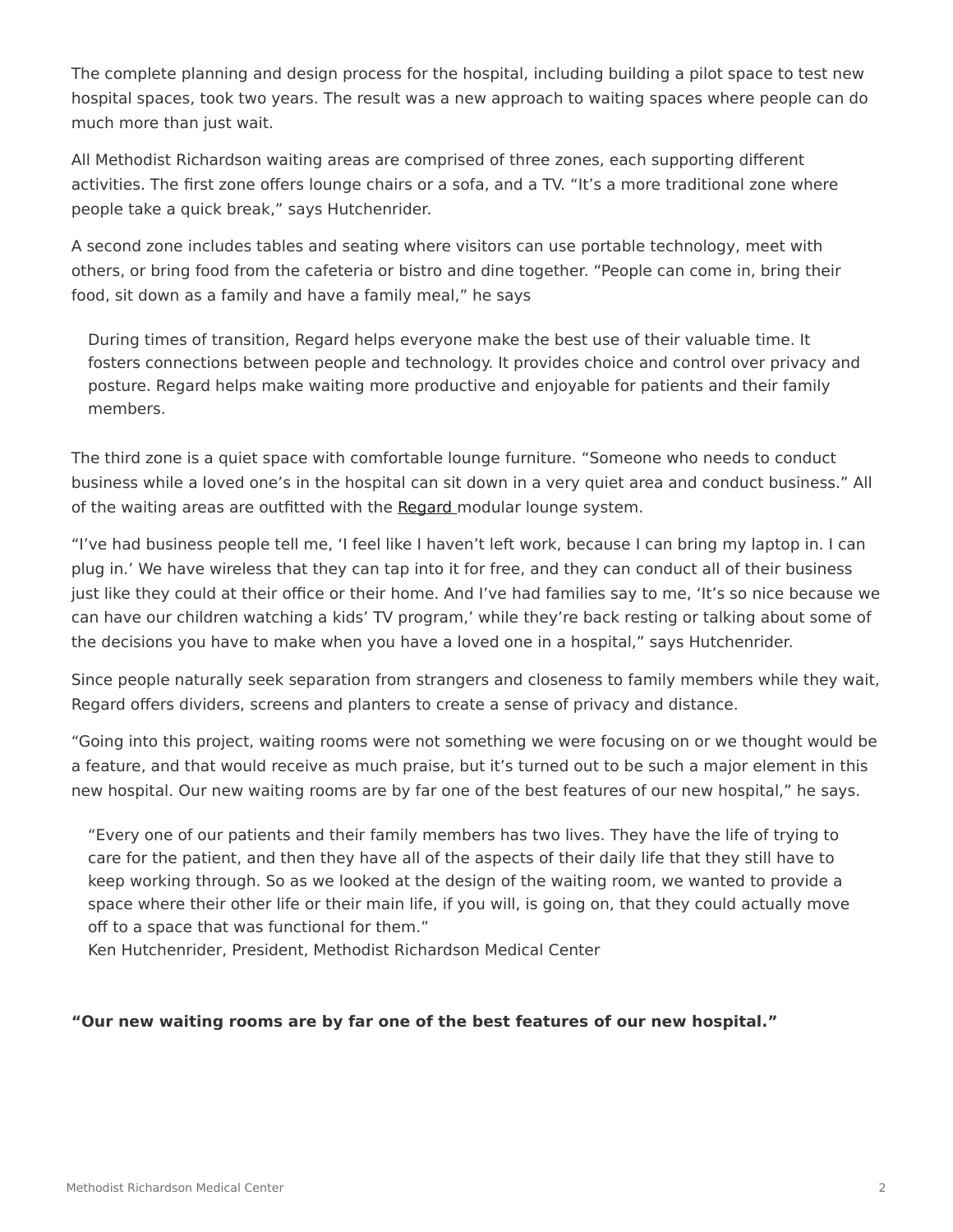#### **KEN HUTCHENRIDER** | President, Methodist Richardson Medical Center

Methodist Richardson's patient rooms employ a zone approach, too. The first space inside the room is the zone for doctors, nurses and other caregivers. The patient zone is around the bed and includes an [Empath](https://www.steelcase.com/products/patient-bariatric-chairs/empath/) recliner with comforting heat and massage. Further into the room, past the patient's bed, is the family zone, including a couch that transforms into a comfortable bed.

"The family can see where the nurses, doctors and others work. The open real estate by the big window naturally draws families to it: they know they're not in the way and they're there for the patient. The room lends itself to everyone playing their role," says Irene Strejc, BSN, chief nursing officer.

Methodist Richardson chose Steelcase's Empath recliner and Sieste lounge to create a comfortable family zone that gives family members a place to relax and sleep if necessary.

The Empath recliner includes an easy-to-activate central locking system and arms that are easy to grip and supportive during patient moves. Arms flip down for safer transfers between the bed and chair.

Family members may also use the recliner when the patient isn't occupying it. "The family zone is a place that invites the family. They have a place to relax, a sofa to sleep in if they need to. They can participate in the patient's care and we're not working around them. It helps us deliver care without interruption," says Strejc.

Satisfaction surveys show that patients are delighted with the new waiting areas and patient rooms. "We get comments back from patients that say, 'My family wanted to make sure you knew that we are so thrilled with not only the patient care but also the care you provided to the families,'" says Hutchenrider.

"I never imagined that by working collaboratively with Steelcase and with BKM that we could actually bring this all about. But we've brought it about. It's in place. It's happening here and we've gotten the positive accolades back from patients and their families."

## **METHODIST RICHARDSON MEDICAL CENTER**

## **CREDITS**

Architect: Perkins + Will Dealership: BKM